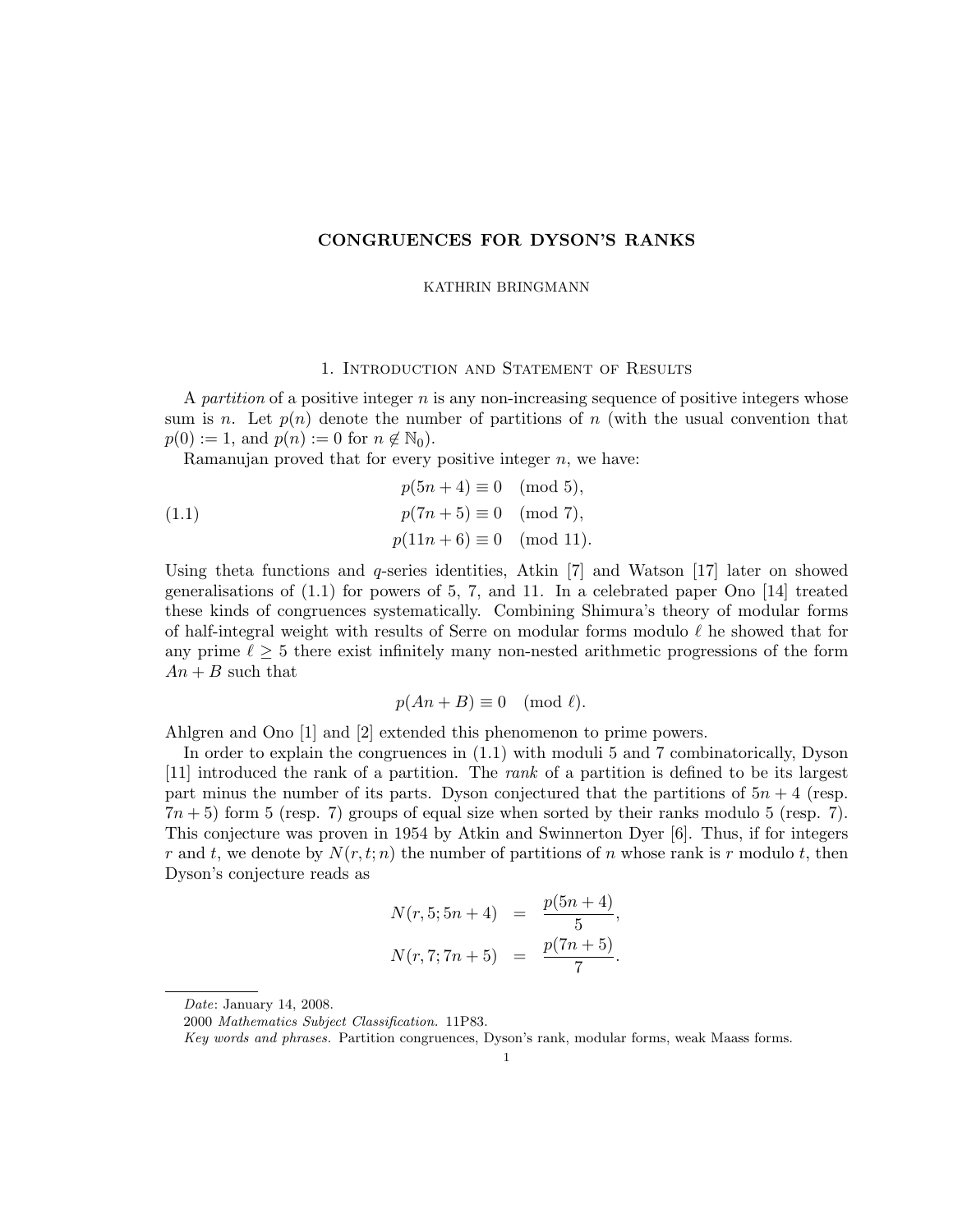In [10], Ono and the author showed that Dyson's rank partition function satisfies congruences of Ramanujan type.

**Theorem 1.1.** Let t be a positive odd integer, and let  $\ell \nmid 6t$  be a prime. If u is a positive integer, then there are infinitely many non-nested arithmetic progressions  $An + B$  such that for every  $0 \leq r < t$  we have

$$
N(r, t; An + B) \equiv 0 \pmod{\ell^u}.
$$

In this paper, we consider the case  $t = \ell^m$   $(m \in \mathbb{N})$  and show that a similar result as in Theorem 1.1 holds. For this we define for a prime  $\ell \geq 5$  the integer  $\delta_{\ell} := \frac{\ell^2 - 1}{24}$  and  $\epsilon_{\ell} := \left(-\frac{6}{\ell}\right)$ . Moreover we let

$$
\mathcal{S}_{\ell} := \left\{ 0 \leq \beta \leq \ell - 1; \ \left( \frac{\beta + \delta_{\ell}}{\ell} \right) = -\epsilon_{\ell} \right\}.
$$

We show the following Theorem.

**Theorem 1.2.** Suppose that  $\ell \geq 5$  is a prime,  $m, u \in \mathbb{N}$ , and  $\beta \in \mathcal{S}_{\ell}$ . Then a positive proportion of primes  $p \equiv -1 \pmod{24\ell}$  have the property that for every  $0 \le r \le \ell^m - 1$ 

$$
N\left(r, \ell^m; \frac{p^3n+1}{24}\right) \equiv 0 \pmod{\ell^u}
$$

for all  $n \equiv 1 - 24\beta \pmod{24\ell}$  that are not divisible by p.

This directly implies the following corollary.

**Corollary 1.3.** If  $\ell \geq 5$  is a prime,  $m, u \in \mathbb{N}$ , then there are infinitely many non-nested arithmetic progressions  $An + B$  such that

$$
N(r, \ell^m; An + B) \equiv 0 \pmod{\ell^u}
$$

for all  $0 \le r \le \ell^m - 1$ .

Two remarks.

1) The congruences in Theorem 1.2 may be viewed as a combinatorial decomposition of the partition function congruence

$$
p(An + B) \equiv 0 \pmod{\ell^u}.
$$

2) Corollary 1.3 was conjectured in [10].

The paper is organized as follows: In Section 2 we recall facts about modular forms and weak Maass forms, in Section 3 we show certain properties of rank generating functions, and in Section 4 we prove Theorem 1.2.

## 2. Modular forms and weak Maass forms

Let us recall some basic facts about modular forms of half-integral weight. For this, we let Γ be a congruence subgroup of  $SL_2(\mathbb{Z})$ ,  $\lambda, N \in \mathbb{N}$ , and  $\chi$  a Dirichlet character modulo N.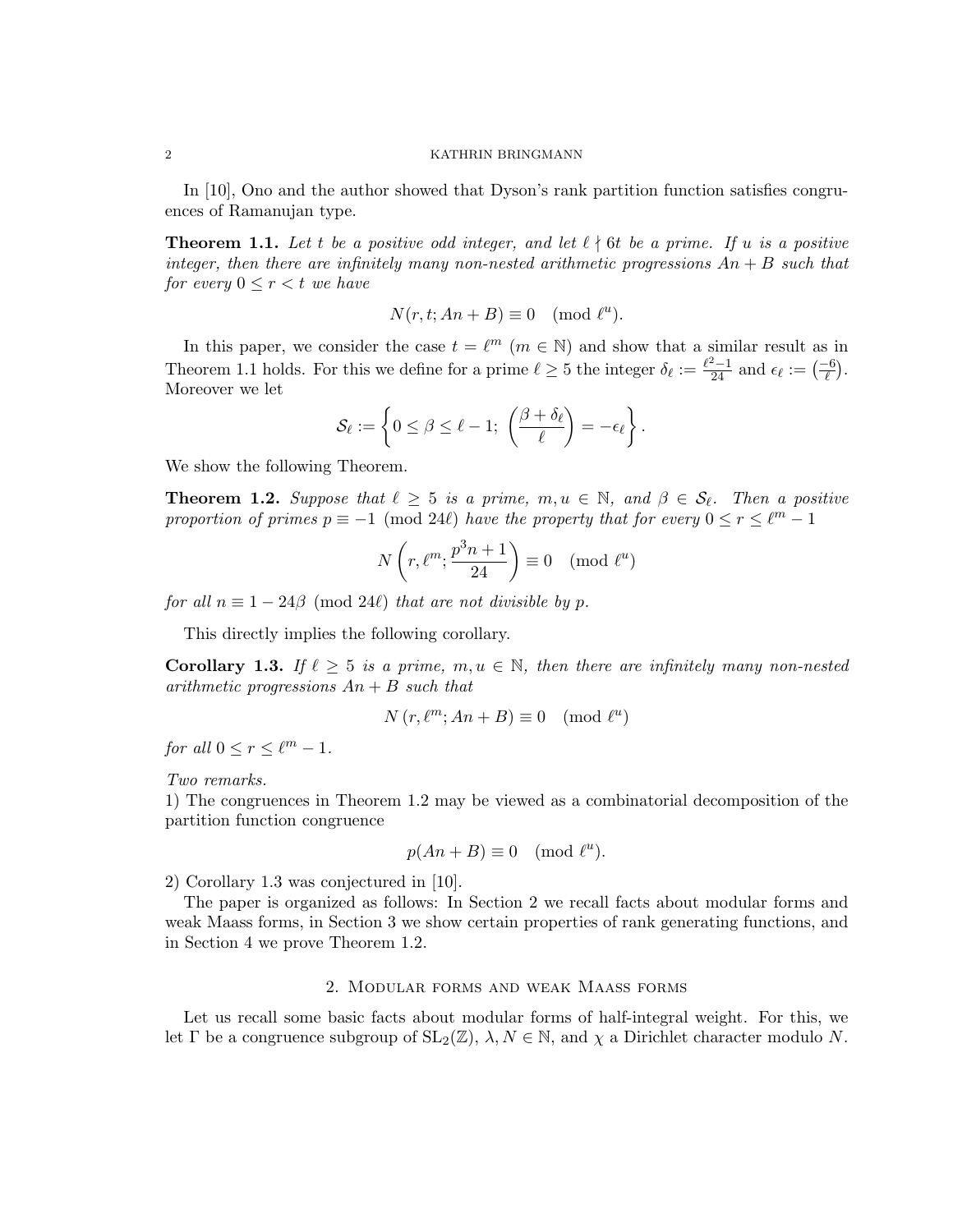Denote by  $M_{\lambda+\frac{1}{2}}(\Gamma,\chi)$  (resp.  $S_{\lambda+\frac{1}{2}}(\Gamma,\chi)$ ) the vector spaces of modular forms (resp. cusp forms) of weight  $\lambda + \frac{1}{2}$  with Nebentypus character  $\chi$  for  $\Gamma$ . In particular, we let

$$
\begin{array}{rcl}\n\Gamma_0(N) & := & \left\{ \begin{pmatrix} \alpha & \beta \\ \gamma & \delta \end{pmatrix} \in SL_2(\mathbb{Z}) \; \middle| \; \gamma \equiv 0 \pmod{N} \right\}, \\
\Gamma_1(N) & := & \left\{ \begin{pmatrix} \alpha & \beta \\ \gamma & \delta \end{pmatrix} \in SL_2(\mathbb{Z}) \; \middle| \begin{pmatrix} \alpha & \beta \\ \gamma & \delta \end{pmatrix} \equiv \begin{pmatrix} 1 & * \\ 0 & 1 \end{pmatrix} \pmod{N} \right\}\n\end{array}
$$

For brevity, let  $M_{\lambda+\frac{1}{2}}(\Gamma_1(N)) := M_{\lambda+\frac{1}{2}}(\Gamma_1(N), \chi_0)$  and  $S_{\lambda+\frac{1}{2}}(\Gamma_1(N)) := S_{\lambda+\frac{1}{2}}(\Gamma_1(N), \chi_0)$ , where  $\chi_0$  is the trivial character modulo N. Moreover we denote by  $M^!_{\lambda+\frac{1}{2}}(\Gamma,\chi)$  the vector space of weakly holomorphic modular forms of weight  $\lambda + \frac{1}{2}$  with Nebentypus character  $\chi$  for Γ. We call a meromorphic modular form weakly holomorphic if its poles, if there are any, are supported at the cusps of Γ. Moreover we denote by  $\vert_k$  the usual weight k slash operator.

Next we recall the definition of Hecke operators for modular forms of half-integral weight for  $\Gamma_1(N)$ . If p is a prime, then the Hecke operator  $T(p^2)$  for  $f = \sum_{n=1}^{\infty} a(n)q^n$  in  $S_{\lambda+\frac{1}{2}}(\Gamma_1(N))$ is defined as

(2.1) 
$$
f\mid T(p^2) := \sum_{n=1}^{\infty} \left( a\left(p^2n\right) + p^{\lambda-1} \left( \frac{(-1)^{\lambda}n}{p} \right) a(n) + p^{2\lambda-1} a\left( \frac{n}{p^2} \right) \right) q^n.
$$

It is well known that  $f|T(p^2) \in S_{\lambda + \frac{1}{2}}(\Gamma_1(N)).$ 

Moreover we consider certain quadratic twists of modular forms. For this we let for a prime p the Gauss sum with respect to p be given as  $g := \sum_{v=1}^{p-1} \left(\frac{v}{p}\right)^v$  $(\frac{v}{p})e^{\frac{2\pi iv}{p}},$  and define for  $f(z) = \sum_n a(n)q^n$ 

(2.2) 
$$
f(z)_p := \frac{g}{p} \sum_{v=1}^{p-1} \left(\frac{v}{p}\right) f(z) \left| \begin{pmatrix} 1 & -\frac{v}{p} \\ 0 & 1 \end{pmatrix} \right|.
$$

This definition is independent of the weight of the slash operator. Moreover it is not hard to see that  $f(z_p)$  is the p-quadratic twist of f, i.e., the n-th Fourier coefficient in the q–expansion of f is multiplied by  $\left(\frac{n}{n}\right)$  $\frac{m}{p}$ ). It is well known that if  $f \in M_{\lambda + \frac{1}{2}}(\Gamma_0(N), \chi)$ , then  $f(z)_p \in M_{\lambda + \frac{1}{2}}(\Gamma_0(Np^2), \chi \chi_0)$ , where  $\chi_0$  is the trivial character modulo p.

Moreover we need the fact that if  $f(z) = \sum_{n=1}^{\infty} a(n)q^n \in S_{\lambda + \frac{1}{2}}(\Gamma_1(N))$ , then for  $m \in \mathbb{N}$ and  $0 \leq r \leq m-1$ , we have

(2.3) 
$$
\sum_{n \equiv r \pmod{m}} a(n) q^n \in S_{\lambda + \frac{1}{2}} (\Gamma_1 (Nm^2)).
$$

The following theorem, which is shown in [10], follows from Serre's theory of modular forms modulo M.

**Theorem 2.1.** Suppose that  $f_1(z), f_2(z), \ldots, f_s(z)$  are half-integral weight cusp forms, where  $f_i(z) \in S_{\lambda_i + \frac{1}{2}}(\Gamma_1(N_i)) \cap \mathcal{O}_K[[q]],$ 

.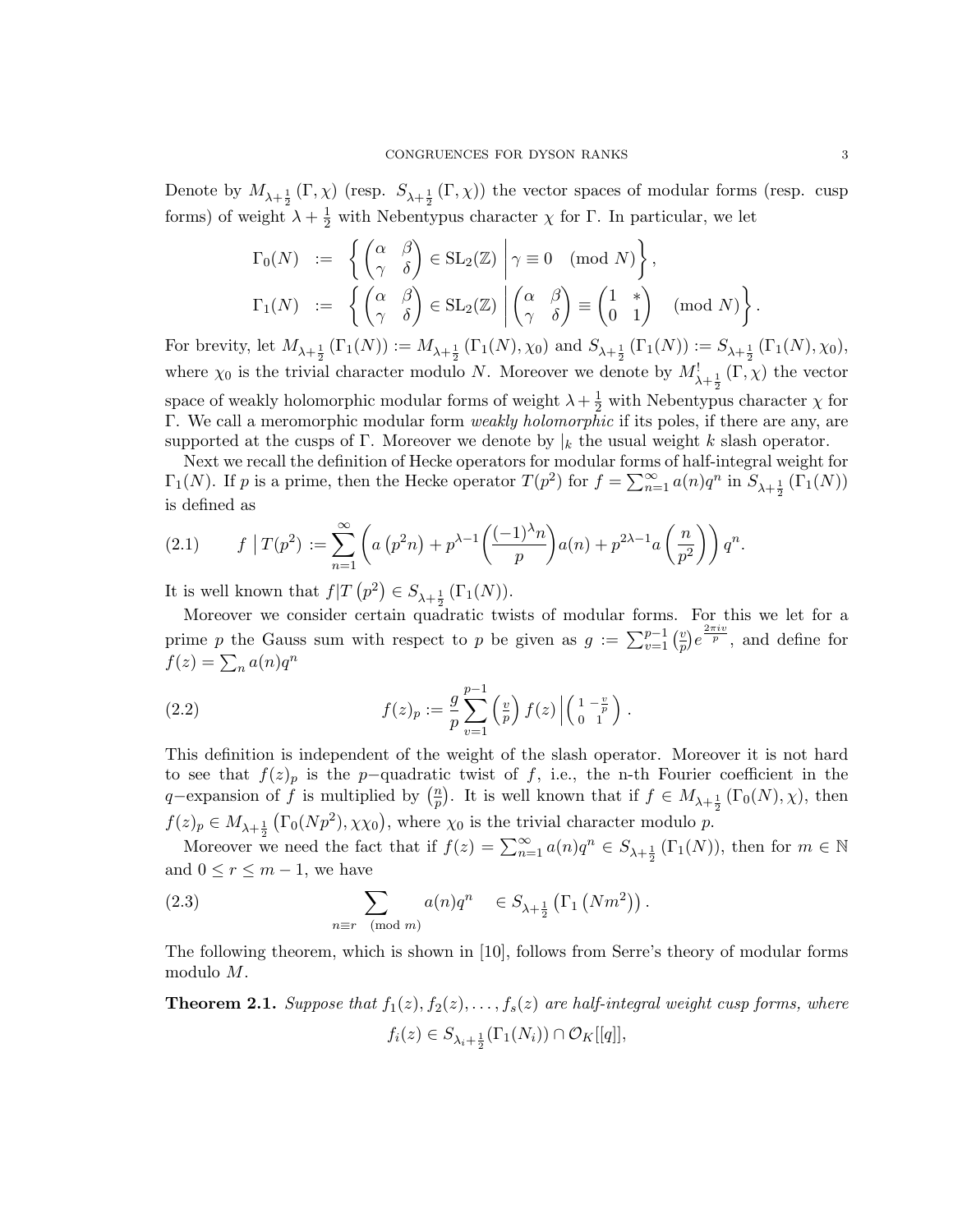and where  $\mathcal{O}_K$  is the ring of integers of a fixed number field K. If  $\ell$  is prime and  $j \geq 1$  is an integer, then the set of primes p for which

$$
f_i(z) | T (p^2) \equiv 0 \pmod{\ell^j},
$$

for each  $1 \leq i \leq s$ , has positive Frobenius density.

*Remark.* The primes p in Theorem 2.1 can be chosen to satisfy  $p \equiv -1 \pmod{N_1 \dots N_s \ell^j}$ 

Next we recall the definition of a weak Maass form of weight  $k := \lambda + \frac{1}{2}$  $\frac{1}{2}$ . For this we define for an odd integer v

(2.4) 
$$
e_v := \begin{cases} 1 & \text{if } v \equiv 1 \pmod{4}, \\ i & \text{if } v \equiv 3 \pmod{4}. \end{cases}
$$

Moreover if  $z = x + iy$  with  $x, y \in \mathbb{R}$ , then the *weight k hyperbolic Laplacian* is given by

(2.5) 
$$
\Delta_k := -y^2 \left( \frac{\partial^2}{\partial x^2} + \frac{\partial^2}{\partial y^2} \right) + iky \left( \frac{\partial}{\partial x} + i \frac{\partial}{\partial y} \right).
$$

A weak Maass form of weight k on  $\Gamma_0(N)$  with Nebentypus character  $\chi$  is any smooth function  $f : \mathbb{H} \to \mathbb{C}$  satisfying the following:

(1) For all  $A = \begin{pmatrix} a & b \\ c & d \end{pmatrix} \in \Gamma_0(N)$  and all  $z \in \mathbb{H}$ , we have

$$
f(Az) = \chi(d) \left(\frac{c}{d}\right)^{2k} e_d^{-2k} (cz+d)^k f(z).
$$

- (2) We have that  $\Delta_k f = 0$ .
- (3) The function  $f(z)$  has at most linear exponential growth at all the cusps of  $\Gamma_0(N)$ .

It is not hard to see that we can define twists for weak Maass forms as in (2.2) and that the twist changes the level and the Nebentypus character in exactly the same way as for modular forms.

## 3. Properties of rank generating functions

If  $N(m, n)$  denotes the number of partitions of n with rank m, then it is well known that

(3.1) 
$$
R(w;q) := 1 + \sum_{n=1}^{\infty} \sum_{m=-\infty}^{\infty} N(m,n)w^m q^n = 1 + \sum_{n=1}^{\infty} \frac{q^{n^2}}{(wq;q)_n(w^{-1}q;q)_n},
$$

where

$$
(a;q)_n := (1-a)(1-aq) \cdots (1-aq^{n-1}).
$$

In [10], Ono and the author showed that if  $w \neq 1$  is a root of unity, then  $R(w; q)$  is the holomorphic part of a weak Maass form (see [10] for a precise version). Here we need its transformation law under all elements of  $SL_2(\mathbb{Z})$ . For this we define the theta function  $\Theta\left(\frac{a}{c}\right)$  $\frac{a}{c}$ ;  $\tau$ ) by

(3.2) 
$$
\Theta\left(\frac{a}{c};\tau\right) := \sum_{m \pmod{f_c}} (-1)^m \sin\left(\frac{\pi a(6m+1)}{c}\right) \cdot \theta\left(6m+1,6f_c;\frac{\tau}{24}\right),
$$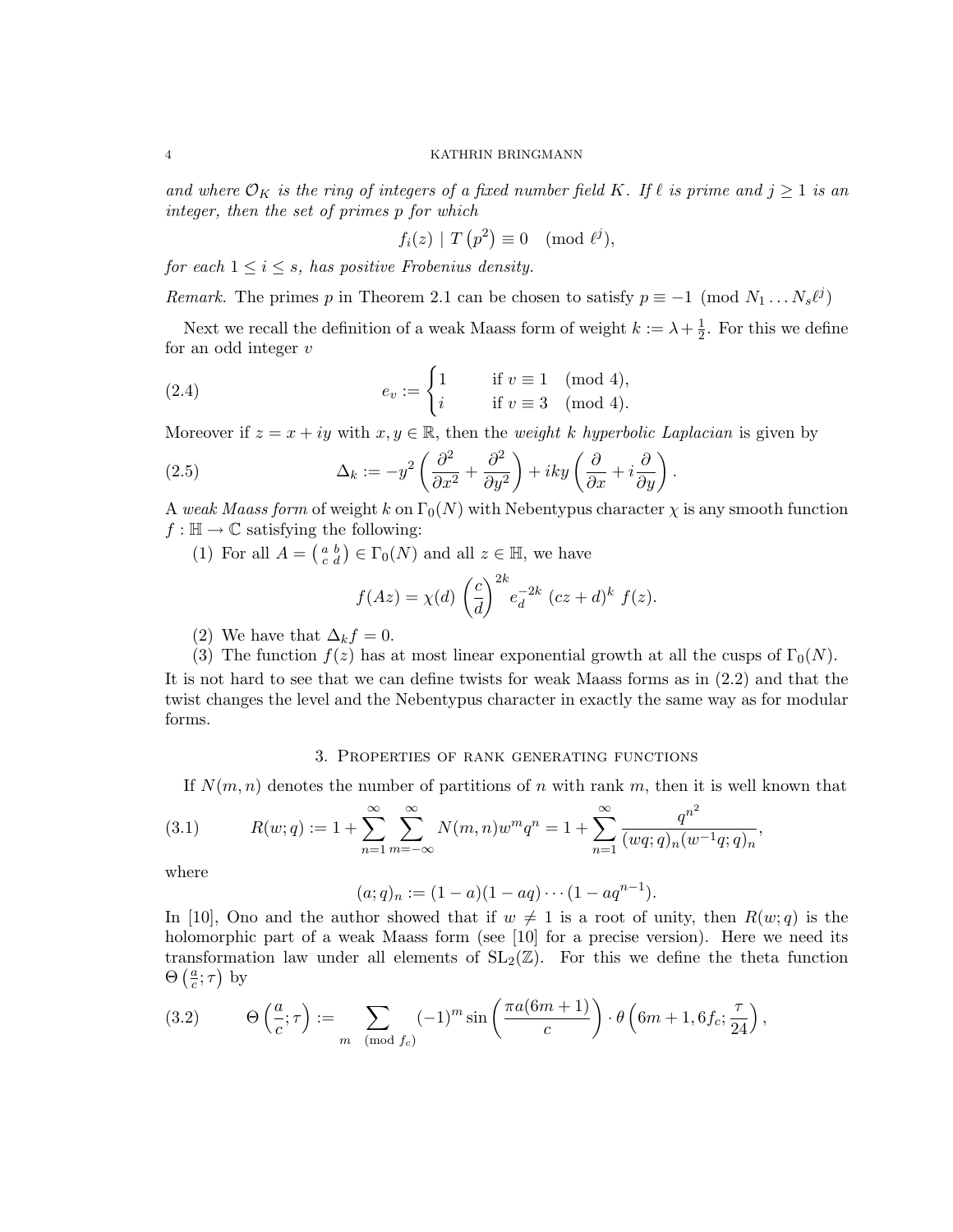.

where  $f_c := \frac{2c}{\gcd(c, 6)}$ , and where

(3.3) 
$$
\theta(\alpha, \beta; \tau) := \sum_{n \equiv \alpha \pmod{\beta}} n e^{2\pi i \tau n^2}
$$

Moreover we define the period integral

(3.4) 
$$
S\left(\frac{a}{c};z\right) := -\frac{i\sin\left(\frac{\pi a}{c}\right)}{\sqrt{3}} \int_{-\bar{z}}^{i\infty} \frac{\Theta\left(\frac{a}{c};\tau\right)}{\sqrt{-i(\tau+z)}} d\tau.
$$

Letting  $\zeta_c := e^{\frac{2\pi i}{c}}$  and  $q := e^{2\pi i z}$ , define  $D\left(\frac{a}{c}\right)$  $\frac{a}{c}$ ; z) by

(3.5) 
$$
D\left(\frac{a}{c};z\right) := -S\left(\frac{a}{c};z\right) + q^{-\frac{1}{24}}R(\zeta_c^a;q).
$$

If  $\frac{b}{c} \in (0,1) \setminus \{\frac{1}{2}, \frac{1}{6}\}$  $\frac{1}{6}, \frac{5}{6}$  $\frac{5}{6}$ , then define the integer  $s(b, c)$  by

$$
s(b, c) := \begin{cases} 0 & \text{if } 0 < \frac{b}{c} < \frac{1}{6}, \\ 1 & \text{if } \frac{1}{6} < \frac{b}{c} < \frac{1}{2}, \\ 2 & \text{if } \frac{1}{2} < \frac{b}{c} < \frac{5}{6}, \\ 3 & \text{if } \frac{5}{6} < \frac{b}{c} < 1. \end{cases}
$$

Moreover let

$$
N(a,b,c;q) := \frac{i}{2(q;q)_{\infty}} \left( \sum_{m=0}^{\infty} \frac{(-1)^m e^{-\frac{\pi i a}{c}} \cdot q^{\frac{m}{2}(3m+1) + ms(b,c) + \frac{b}{2c}}}{1 - e^{-\frac{2\pi i a}{c}} \cdot q^{m + \frac{b}{c}}} - \sum_{m=1}^{\infty} \frac{(-1)^m e^{\frac{\pi i a}{c}} \cdot q^{\frac{m}{2}(3m+1) - ms(b,c) - \frac{b}{2c}}}{1 - e^{\frac{2\pi i a}{c}} \cdot q^{m - \frac{b}{c}}}\right),
$$

where

$$
(a;q)_{\infty} := \lim_{n \to \infty} (a;q)_n.
$$

Define

$$
\mathcal{N}(a,b,c;q) \ := \ 4\sin\left(\frac{\pi a}{c}\right)e^{-2\pi i\frac{a\cdot s(b,c)}{c}+3\pi i\frac{b}{c}\left(\frac{2a}{c}-1\right)} \cdot \zeta_c^{-b} \cdot q^{\frac{b}{c}s(b,c)-\frac{3b^2}{2c^2}-\frac{1}{24}} \cdot N(a,b,c;q)
$$

and

$$
S(a,b,c;z) := -\frac{\sin\left(\frac{\pi a}{c}\right)\zeta_{2c}^{-5b}}{2\sqrt{3}} \int_{-\bar{z}}^{i\infty} \frac{\Theta\left(a,b,c;\tau\right)}{\sqrt{-i(\tau+z)}} d\tau,
$$

where for  $t_c := \text{lcm}(c, 6)$  the theta series  $\Theta(a, b, c; \tau)$  is defined as

$$
\Theta(a, b, c; \tau) := \sum_{m \pmod{t_c}} (-1)^m \sin\left(\frac{\pi}{3}(2m+1)\right) e^{2\pi i m \frac{a}{c}} \cdot \theta\left(2cm + 6b + c, 2ct_c; \frac{\tau}{24c^2}\right).
$$

Now define

$$
D(a, b, c; z) := \mathcal{N}(a, b, c; z) - S(a, b, c; z).
$$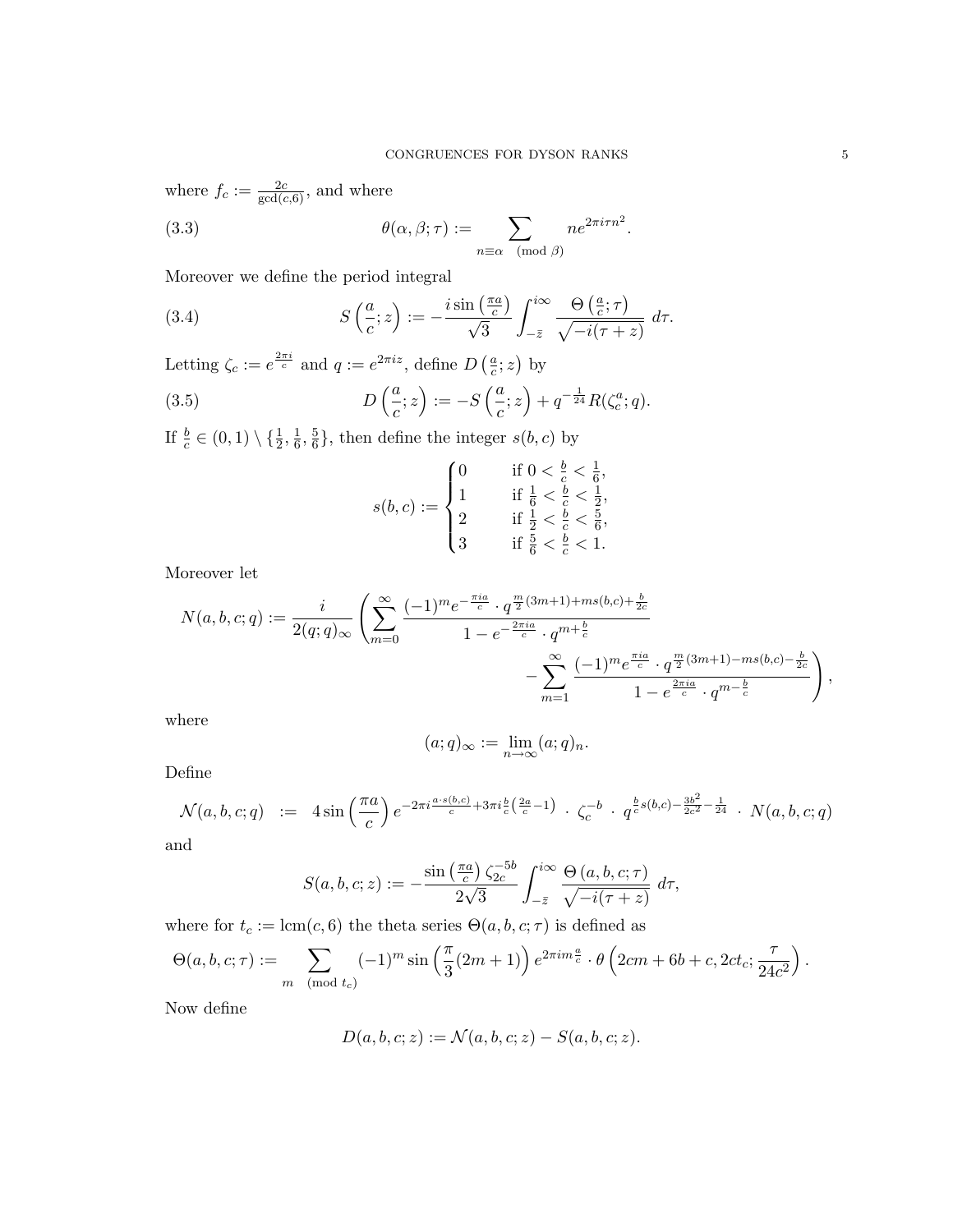Moreover let  $\omega_{h,k}$  be given by

$$
\omega_{h,k} := \exp\left(\pi it(h,k)\right),\,
$$

where

$$
t(h,k) := \sum_{\mu \pmod{k}} \left( \left( \frac{\mu}{k} \right) \right) \left( \left( \frac{h\mu}{k} \right) \right).
$$

Here

$$
((x)) := \begin{cases} x - \lfloor x \rfloor - \frac{1}{2} & \text{if } x \in \mathbb{R} \setminus \mathbb{Z}, \\ 0 & \text{if } x \in \mathbb{Z}. \end{cases}
$$

Combining the results of [8] and [10] gives the following transformation law for the function  $D\left(\frac{a}{c}\right)$  $\frac{a}{c};z$ ).

**Proposition 3.1.** Assume that  $\begin{pmatrix} \alpha & \beta \\ \gamma & \delta \end{pmatrix} \in \text{SL}_2(\mathbb{Z})$ ,  $a, c \in \mathbb{N}$  with  $0 < a < c$  and c odd. Moreover let  $c_1 = \frac{c}{\gcd(\alpha)}$  $\frac{c}{\gcd(c,\gamma)}$ ,  $0 < l < c_1$ , such that  $l \equiv a\gamma_1 \pmod{c_1}$  where  $\gamma_1 = \frac{\gamma}{\gcd(d,\gamma)}$  $\frac{\gamma}{\gcd(c,\gamma)},$  $s := s(l, c_1).$ 

(1) If 
$$
c|\gamma
$$
, then

 $\gamma z + \delta$ 

$$
D\left(\frac{a}{c};\frac{\alpha z+\beta}{\gamma z+\delta}\right) = \frac{(-1)^{a\gamma}i^{\frac{1}{2}}\cdot \sin\left(\frac{\pi a}{c}\right)\cdot \omega_{\delta,\gamma}}{\sin\left(\frac{\pi a\delta}{c}\right)} \cdot e^{\frac{3\pi i a^2\gamma_1 \delta}{c}} \cdot e^{-\frac{\pi}{12\gamma}(\alpha+\delta)} \cdot (\gamma z+\delta)^{\frac{1}{2}} \cdot D\left(\frac{a\delta}{c};z\right).
$$
  
\n(2) If  $c \nmid \gamma$ , then  
\n
$$
D\left(\frac{a}{c};\frac{\alpha z+\beta}{\gamma z+\delta}\right) = \frac{(-1)^{a\gamma+l}i^{\frac{1}{2}}\sin\left(\frac{\pi a}{c}\right)\omega_{\delta,\gamma}}{\sin\left(\frac{\pi a\delta}{c}\right)}e^{\frac{5\pi i l}{c_{1}}} + \frac{3\pi i a^{2}\delta\gamma_{1}}{cc_{1}}e^{-\frac{\pi}{12\gamma}(\alpha+\delta)}(\gamma z+\delta)^{\frac{1}{2}}D\left(-\alpha\delta,\frac{lc}{c_{1}},c;z\right).
$$

For the proof of Theorem 1.2, we apply a certain twist to "kill" the non-holomorphic part of  $D\left(\frac{a}{c}\right)$  $\frac{a}{c}$ ; z). For this we need to know on which arithmetic progressions its non-holomorphic part is supported. Similarly as in [10], we obtain

**Proposition 3.2.** For integers  $0 < a < c$ , we have

$$
D\left(\frac{a}{c};z\right) = q^{-\frac{1}{24}} + \sum_{n=1}^{\infty} \sum_{m=-\infty}^{\infty} N(m,n) \zeta_c^{am} q^{n-\frac{1}{24}}
$$
  
-  $\frac{2\sin\left(\frac{\pi a}{c}\right)}{\sqrt{\pi}} \sum_{m \pmod{f_c}} (-1)^m \sin\left(\frac{\pi a(6m+1)}{c}\right) \sum_{n \equiv 6m+1 \pmod{6f_c}} \Gamma\left(\frac{1}{2}; \frac{\pi n^2 y}{6}\right) q^{-\frac{n^2}{24}},$ 

where

$$
\Gamma(a; x) := \int_x^{\infty} e^{-t} t^{a-1} dt.
$$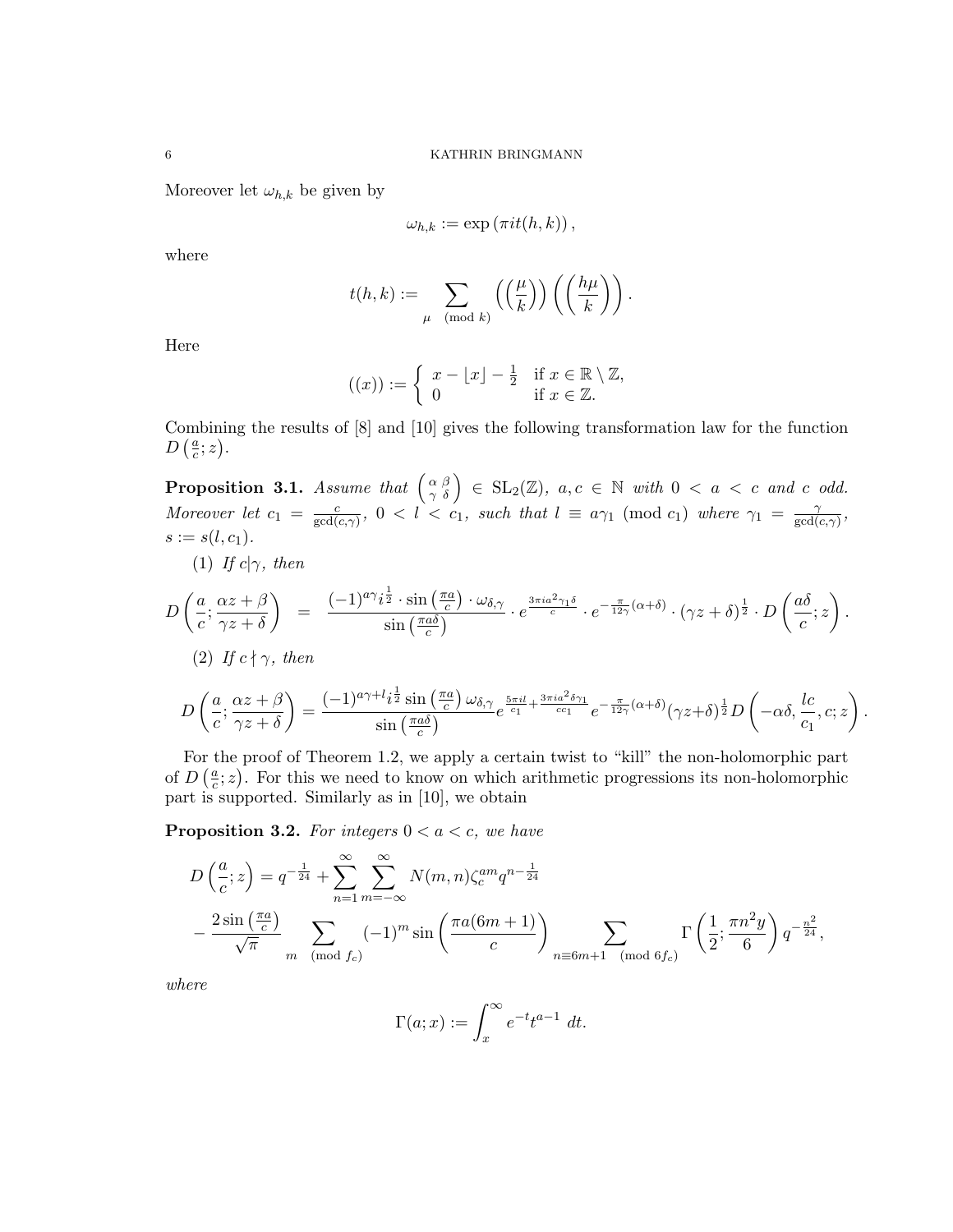## 4. Proof of Theorem 1.2

For brevity we set  $t := \ell^m$ . Using the orthogonality of roots of unity easily gives

(4.1) 
$$
\sum_{n=0}^{\infty} N(r, t; n) q^n = \frac{1}{t} \sum_{n=0}^{\infty} p(n) q^n + \frac{1}{t} \sum_{j=1}^{t-1} \zeta_t^{-rj} R\left(\zeta_t^j; q\right).
$$

Define the function

$$
g_r(z) := t \sum_{n=0}^{\infty} N(r, t; n) q^{n+\delta_{\ell}} \prod_{n=1}^{\infty} \left(1 - q^{\ell n}\right)^{\ell}.
$$

Then  $(3.5)$  and  $(4.1)$  imply

(4.2) 
$$
g_r(z) = \frac{\eta^{\ell}(\ell z)}{\eta(z)} + \sum_{j=1}^{t-1} \zeta_t^{-r_j} \left( D\left(\frac{j}{t}; z\right) + S\left(\frac{j}{t}; z\right) \right) \eta^{\ell}(\ell z),
$$

where  $\eta(z) := q^{\frac{1}{24}} \prod_{n=1}^{\infty} (1 - q^n)$  is Dedekind's eta function. We denote the two summands by  $f(z)$  and  $f_r(z)$ , respectively. We now define for a function  $h(z) := \sum_n a(n)q^n$ 

$$
h(z) := \epsilon_{\ell} (h(z) - \epsilon_{\ell} h(z)_{\ell})_{\ell}.
$$

Clearly

(4.3) 
$$
\widetilde{h}(z) = \epsilon_{\ell} \sum_{n} a(n) \left( 1 - \epsilon_{\ell} \left( \frac{n}{\ell} \right) \right) \left( \frac{n}{\ell} \right) q^{n}.
$$

The main step in the proof of Theorem 1.2 is the following Theorem.

**Theorem 4.1.** For every  $u \geq 0$  there exists a character  $\chi$ ,  $\lambda$ ,  $\lambda' \in \mathbb{N}$ , and modular forms  $h(z) \in S_{\lambda + \frac{1}{2}} (\Gamma_0 (576 \ell^5), \chi)$  and  $h_r(z) \in S_{\lambda' + \frac{1}{2}} (\Gamma_1 (576 \ell^4 t^2))$  such that

$$
\frac{\widetilde{g_r}(24z)}{\eta^{\ell}(24\ell z)} \equiv h(z) + h_r(z) \pmod{\ell^u}.
$$

The proof of Theorem 4.1 is given in Section 4.1. We first show how Theorem 1.2 follows from Theorem 4.1.

Proof of Theorem 1.2. We easily see that

$$
\frac{\widetilde{g_r}(24z)}{\eta^{\ell}(24\ell z)} = -2t \sum_{\left(\frac{n}{\ell}\right)=-\epsilon_{\ell}} N(r,t;n-\delta_{\ell}) \cdot q^{24n-\ell^2}.
$$

Now we consider for  $\beta \in \mathcal{S}_{\ell}$  the series

$$
g_{r,\beta}(z):=-2t\sum_{\substack{n=\beta+\delta_\ell+\ell m\\ m\in\mathbb{Z}}}N(r,t;n-\delta_\ell)\cdot q^{24n-\ell^2}=-2t\sum_{\substack{n\equiv 24\beta-1\pmod{24\ell}}}N\left(r,t;\frac{n+1}{24}\right)\cdot q^n.
$$

Theorem 4.1 gives that

$$
g_{r,\beta}(z) \equiv h_{\beta}(z) + h_{r,\beta}(z) \pmod{\ell^u},
$$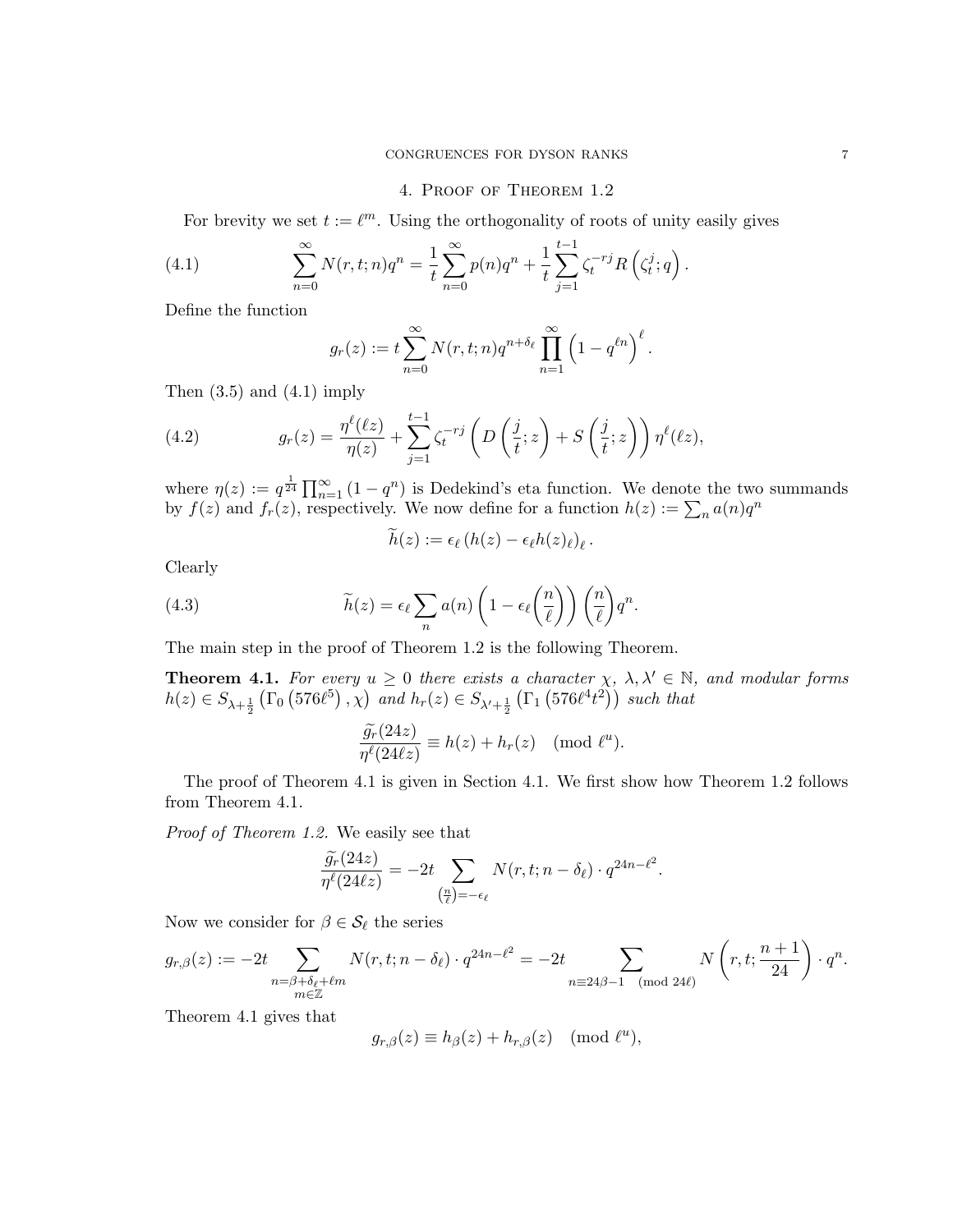where  $h_{\beta}(z)$  and  $h_{r,\beta}(z)$  denote the restrictions of the Fourier expansion of  $h(z)$  resp.  $h_r(z)$ to those coefficients n with  $n \equiv 24\beta - 1 \pmod{24\ell}$ . By (2.3), we have that  $h_{\beta}(z) \in$  $S_{\lambda+\frac{1}{2}}(\Gamma_1(2^{12}3^4\ell^7))$  and  $h_{r,\beta}(z) \in S_{\lambda+\frac{1}{2}}(\Gamma_1(2^{12}3^4\ell^6t^2))$ . Due to Theorem 2.1 a positive proportion of all primes  $p \equiv -1 \pmod{24\ell}$  satisfy for all r

$$
h_{r,\beta}(z)|T(p^2) \equiv h_{\beta}(z)|T(p^2) \equiv 0 \pmod{\ell^u}.
$$

Thus we have for all  $r$ 

$$
g_{r,\beta}(z)|T(p^2) \equiv 0 \pmod{\ell^u}.
$$

Replacing n by pn in (2.1) gives that for all  $n \equiv 1 - 24\beta \pmod{24\ell}$  that are not divisible by p, we have

$$
-2tN\left(r,t;\frac{p^3n+1}{24}\right) \equiv 0 \pmod{\ell^u}.
$$

Dividing by  $-2t$  directly gives the Theorem since u is arbitrary.

4.1. **Proof of Theorem 4.1.** If a is a positive integer, then define

$$
E_{\ell,a}(z) := \frac{\eta^{\ell^a}(z)}{\eta(\ell^a z)} \in M_{\frac{\ell^a-1}{2}}(\Gamma_0(\ell^a), \chi_{\ell,a}),
$$

where  $\chi_{\ell,a}(d) := \frac{(-1)^{(\ell^a - 1)/2} \ell^a}{d}$  $\frac{(-1)^{1/2} \ell^{a}}{d}$ . It is well known that  $E_{\ell,a}(z)$  vanishes at those cusps of  $\Gamma_0(\ell^a)$  that are not equivalent to  $\infty$  and that for all  $u > 0$ 

(4.4) 
$$
E_{\ell,a}^{\ell^{u-1}}(z) \equiv 1 \pmod{\ell^u}.
$$

We now treat the summands in (4.2) separately. Since  $f(z) \in M_{\frac{\ell-1}{2}}(\Gamma_0(\ell), \left(\frac{\bullet}{\ell}\right))$  $(\frac{\bullet}{\ell})$  we have that  $\widetilde{f}(z) \in M_{\frac{\ell-1}{2}}\left(\Gamma_0(\ell^5), \left(\frac{\bullet}{\ell}\right)\right)$ (e)). For sufficiently large  $u'$  the function

$$
f'(z) := \widetilde{f}(z) \cdot E_{\ell,5}^{\ell^{u'}}(z)
$$

is a cusp form on  $\Gamma_0(\ell^5)$  with character  $\chi_{\ell,5} \cdot (\frac{\bullet}{\ell})$  $\frac{\bullet}{\ell}$  satisfying

$$
f'(z) \equiv \tilde{f}(z) \pmod{\ell^u}
$$
  
ord<sub>\infty</sub> $(f'(z)) \ge \delta_\ell + 1$ .

Thus for u' sufficiently large  $\left(\frac{f'(z)}{n\ell(\ell\gamma)}\right)$  $\frac{f'(z)}{\eta^{\ell}(\ell z)}\bigg)^{24}$  vanishes at  $\infty$  which implies that  $\frac{f'(24z)}{\eta^{\ell}(24\ell z)}$  $\frac{\int (24z)}{\eta^{\ell}(24\ell z)}$  is a cusp form for  $\Gamma_0$  (576 $\ell^5$ ) with some character  $\chi$ .

We next turn to  $f_r(z)$ . Let us recall the transformation law for Dedekind's eta function. For  $\begin{pmatrix} \alpha & \beta \\ \gamma & \delta \end{pmatrix} \in SL_2(\mathbb{Z})$  we have

(4.5) 
$$
\eta\left(\frac{\alpha z+\beta}{\gamma z+\delta}\right) = \omega_{-\delta,\gamma} \cdot (-i)^{\frac{1}{2}} \cdot (\gamma z+\delta)^{\frac{1}{2}} \cdot e^{\frac{\pi i}{12\gamma}(\alpha+\delta)} \cdot \eta(z).
$$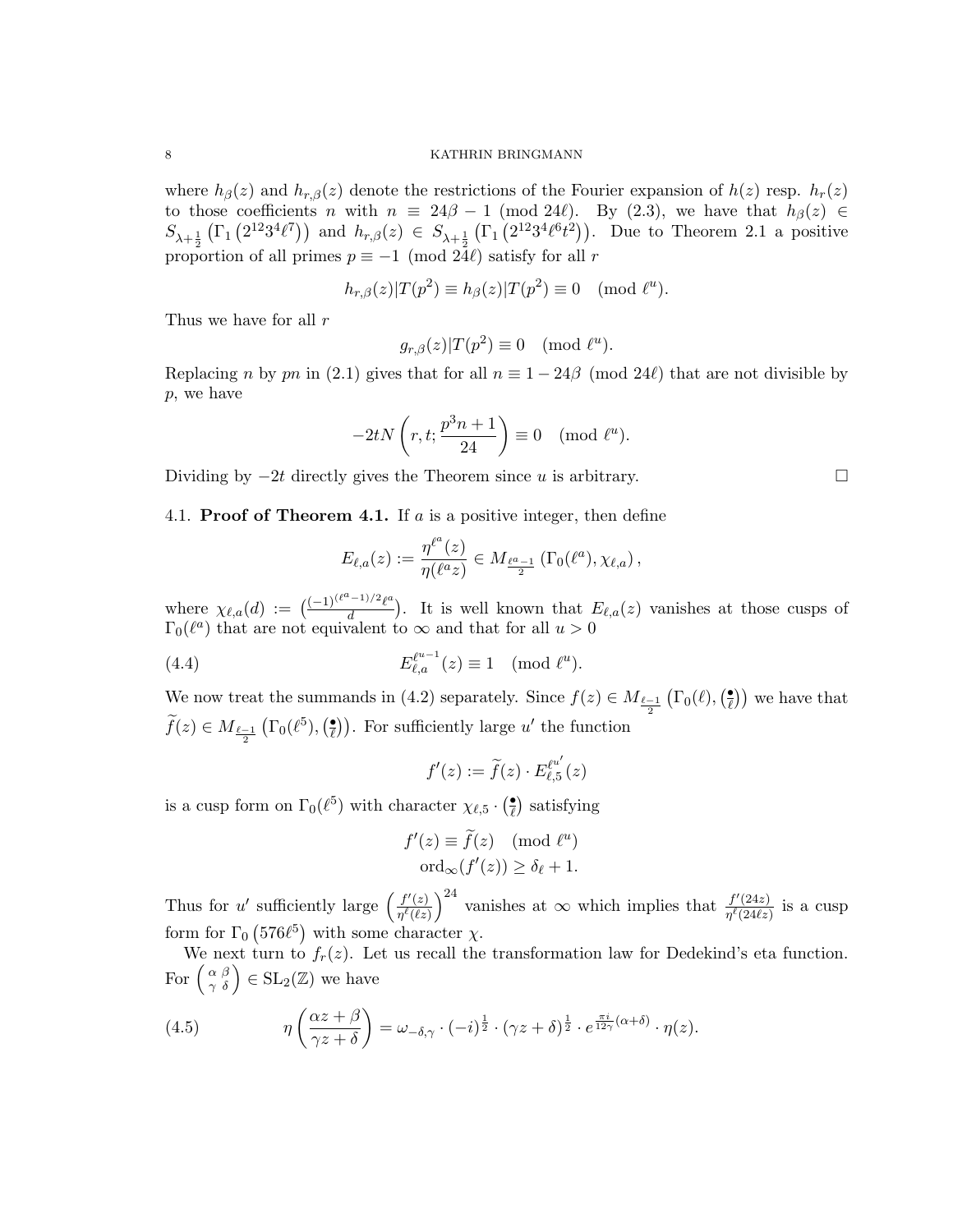Combining the fact that  $f(z) \in M_{\frac{\ell-1}{2}}(\Gamma_0(\ell),\binom{\ell}{\ell})$  $(\frac{1}{\ell})$  with Proposition 3.1 and (4.5) directly gives that

$$
D\left(\frac{j}{t};z\right)\eta^{\ell}(\ell z) = D\left(\frac{j}{t};z\right)\eta(z)\cdot\frac{\eta^{\ell}(\ell z)}{\eta(z)}
$$

is a weak Maass form of weight  $\frac{\ell+1}{2}$  on  $\Gamma_1(2t^2)$ . From Propositon 3.2 we see that its non holomorphic part is supported on exponents of the form  $q^{-\frac{n^2}{24} + \frac{\ell^2}{24} + m\ell}$ , where  $n \in \mathbb{Z}$  with  $n \equiv 1 \pmod{6}$  and  $m \in \mathbb{N}_0$ . Now (4.3) easily gives that the non holomorphic part of  $\widetilde{f}_r(z)$ is vanishing, thus  $\tilde{f}_r(z)$  is a weakly holomorphic modular form of weight  $\frac{\ell+1}{2}$  on  $\Gamma_1(2t^2\ell^4)$ . Since  $E_{\ell,2m}(z)$  vanishes at each cusp  $\frac{\alpha}{\gamma}$  with  $t^2 \nmid \gamma$  if we take u' sufficiently large, the function

$$
f'_r(z):=E_{\ell,2m}^{\ell^{u'}}(z)f_r(z)
$$

is a weakly holomorphic modular form on  $\Gamma_1(2t^2)$  that vanishes at all cusps  $\frac{\alpha}{\gamma}$  with  $t^2 \nmid \gamma$ and satisfies

$$
f'_r(z) \equiv f_r(z) \pmod{\ell^u}.
$$

Therefore to finish the proof it remains to show that  $\frac{\tilde{f}_r(z)}{\eta^{\ell}(z)}$  vanishes also at those cusps  $\frac{\alpha}{\gamma}$ with  $t^2|c$ . If  $\begin{pmatrix} \alpha & \beta \\ \gamma & \delta \end{pmatrix} \in \Gamma_0(t^2)$ , then the q-expansion of  $\eta^{\ell}(\ell z)|_{\ell/2} \begin{pmatrix} \alpha & \beta \\ \gamma & \delta \end{pmatrix}$  starts with  $q^{\frac{\ell^2}{24}}$  (times a non zero constant). Thus we have to prove that the q-expansion of  $\tilde{f}_r(z)$  starts with  $q^b$ with  $b > \frac{\ell^2}{24}$ . In the following we need the commutation relation for  $\nu' \equiv \delta^2 \nu \pmod{\ell}$ 

(4.6) 
$$
\begin{pmatrix} 1 & -\frac{\nu}{\ell} \\ 0 & 1 \end{pmatrix} \begin{pmatrix} \alpha & \beta \\ \gamma & \delta \end{pmatrix} = \begin{pmatrix} \alpha' & \beta' \\ \gamma' & \delta' \end{pmatrix} \begin{pmatrix} 1 & -\frac{\nu'}{\ell} \\ 0 & 1 \end{pmatrix}
$$

with

$$
\begin{pmatrix} \alpha' & \beta' \\ \gamma' & \delta' \end{pmatrix} = \begin{pmatrix} \alpha - \frac{\gamma \nu}{\ell} & \beta - \frac{\gamma \nu \nu'}{\ell^2} + \frac{\alpha \nu' - \delta \nu}{\ell} \\ \gamma & \delta + \frac{\gamma \nu'}{\ell} \end{pmatrix} \in \Gamma_0(t^2).
$$

Combining this with the fact that  $\frac{\ell+1}{2}$  $\left(1-\frac{\nu'}{\ell}\right)$  $\begin{pmatrix} 1 - \frac{\nu'}{\ell} \\ 0 & 1 \end{pmatrix}$  doesn't decrease the order of vanishing we show that the order of vanishing of the holomorphic part of

$$
(f_r(z) - \epsilon_{\ell} f_r(z)_{\ell}) \big|_{\frac{\ell+1}{2}} \begin{pmatrix} \alpha & \beta \\ \gamma & \delta \end{pmatrix}
$$

is bigger than  $\frac{\ell^2}{24}$ . This follows if we show that the order of vanishing of the holomorphic part of

$$
(f_{r,j}(z) - \epsilon_{\ell} f_{r,j}(z)_{\ell}) |_{\frac{\ell+1}{2}} \begin{pmatrix} \alpha & \beta \\ \gamma & \delta \end{pmatrix}
$$

is bigger than  $\frac{\ell^2}{24}$ . Here

$$
f_{r,j}(z) := D\left(\frac{j}{t}; z\right) \cdot \eta^{\ell}(\ell z).
$$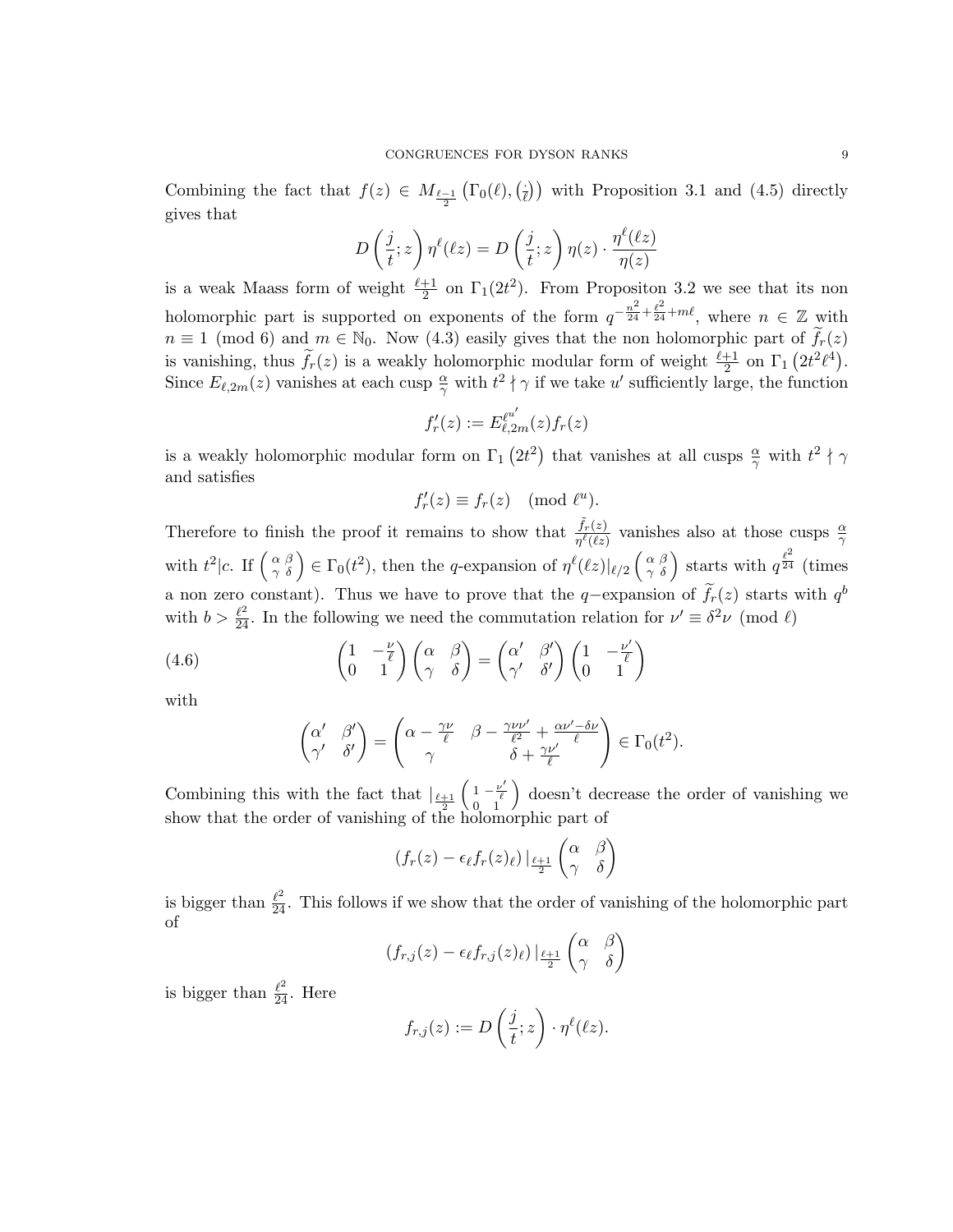From Propostion 3.1 easily gives that the holomorphic part of  $f_{r,j}(z)|_{\frac{\ell+1}{2}}$  $\begin{pmatrix} \alpha & \beta \\ \gamma & \delta \end{pmatrix}$  is given by

(4.7) 
$$
(-1)^{j\gamma} \cdot \frac{\sin\left(\frac{\pi j}{t}\right)}{\sin\left(\frac{\pi j\delta}{t}\right)} \cdot e^{\frac{3\pi i j^2 \gamma_1 \delta}{t}} \cdot \left(\frac{\delta}{t}\right) \cdot f_{r,j\delta}(z).
$$

To compute the holomorphic part of  $\epsilon_{\ell} f_{r,j}(z)_{\ell} \left( \begin{array}{c} \alpha \\ \gamma \delta \end{array} \right)$  we use again (4.6). Using Propostion 3.1 it is not hard to see that the holomorphic part of  $\epsilon_{\ell} f_{r,j}(z)_{\ell}|_{\frac{\ell+1}{2}}$  $\begin{pmatrix} \alpha & \beta \\ \gamma & \delta \end{pmatrix}$  is given by

(4.8) 
$$
\epsilon_{\ell} \cdot (-1)^{j\gamma} \cdot \frac{\sin\left(\frac{\pi j}{t}\right)}{\sin\left(\frac{\pi j\delta}{t}\right)} \cdot e^{\frac{3\pi i j^2 \gamma_1 \delta}{t}} \cdot \left(\frac{\delta}{t}\right) \cdot \frac{g}{\ell} \sum_{\nu=1}^{\ell-1} {\nu \choose \ell} f_{r,j\delta}(z) \cdot \left(\begin{matrix} 1 & -\frac{\nu'}{\ell} \\ 0 & 1 \end{matrix}\right).
$$

Since the holomorphic parts of the q-expansions of (4.7) and (4.8) start with  $q^{\frac{\ell^2-1}{24}}$  and have integer exponents, it is enough to show that the  $\frac{\ell^2-1}{24}$ -th coefficients coincide. But this follows directly from

$$
\frac{\epsilon_{\ell} \cdot g}{\ell} \sum_{\nu \pmod{\ell}^*} {\binom{\nu}{\ell}} e^{-\frac{2\pi i \nu'(\ell^2 - 1)/24}{\ell}} = \frac{\epsilon_{\ell} \cdot g}{\ell} \sum_{\nu \pmod{\ell}^*} {\binom{\nu' \frac{\ell^2 - 1}{24}}{\ell}} e^{-\frac{2\pi i \nu}{\ell}} = \frac{g\bar{g}}{\ell} = 1.
$$

This proves Theorem 4.1.

#### **REFERENCES**

- [1] S. Ahlgren, Distribution of the partition function modulo composite integers M, Math. Annalen, 318 (2000), pages 795-803.
- [2] S. Ahlgren and K. Ono, Congruence properties for the partition function, Proc. Natl. Acad. Sci., USA 98, No. 23 (2001), pages 12882-12884.
- [3] G. E. Andrews, The theory of partitions, Cambridge Univ. Press, Cambridge, 1998.
- [4] G. E. Andrews, On the theorems of Watson and Dragonette for Ramanujan's mock theta functions, Amer. J. Math. 88 No. 2 (1966), pages 454-490.
- [5] G. E. Andrews, Mock theta functions, Theta functions Bowdoin 1987, Part 2 (Brunswick, ME., 1987), pages 283-297, Proc. Sympos. Pure Math. 49, Part 2, Amer. Math. Soc., Providence, RI., 1989.
- [6] A. O. L. Atkin and H. P. F. Swinnerton-Dyer, Some properties of partitions, Proc. London Math. Soc. 66 No. 4 (1954), pages 84-106.
- [7] A. O. L. Atkin, Proof of a conjecture of Ramanujan, Glasgow Math. J. 8 (1967), pages 14-32.
- [8] K. Bringmann, Aymptotics for rank partition functions, preprint.
- [9] K. Bringmann and K. Ono, The  $f(q)$  mock theta function conjecture and partition ranks, Inventiones Mathematicae, accepted for publication.
- [10] K. Bringmann and K. Ono, Dyson's ranks and Maass forms , submitted for publication.
- [11] F. Dyson, Some guesses in the theory of partitions, Eureka (Cambridge) 8 (1944), pages 10-15.
- [12] F. Dyson, A walk through Ramanujan's garden, Ramanujan revisited (Urbana-Champaign, Ill. 1987), Academic Press, Boston, 1988, pages 7-28.
- [13] K. Mahlburg, Partition congruences and the Andrews-Garvan-Dyson crank, Proc. Natl. Acad. Sci., USA, accepted for publication.
- [14] K. Ono, Distribution of the partition function modulo m, Ann. of Math. 151 (2000), pages 293-307.